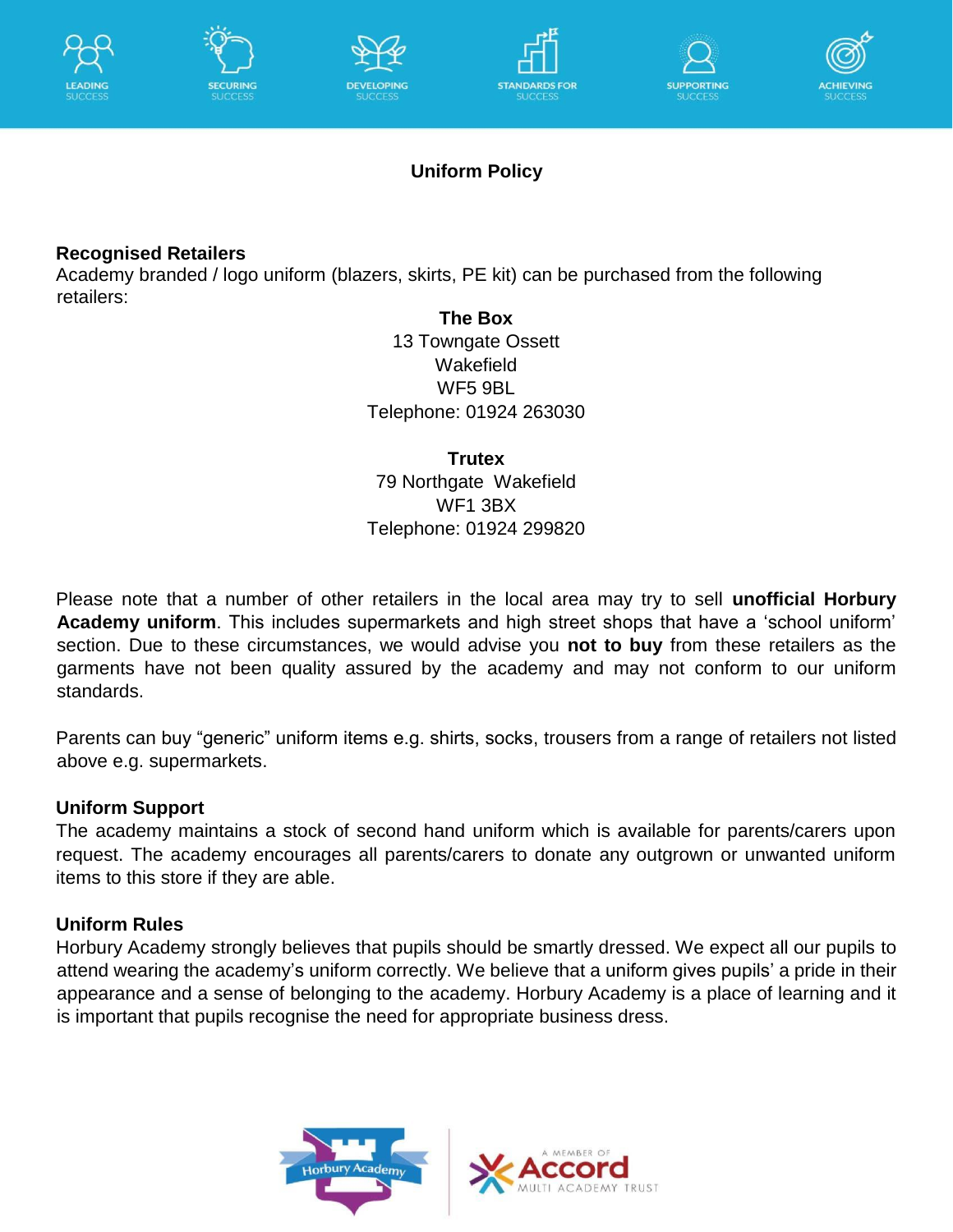Uniform checks take place daily, as pupils arrive at the academy, and throughout the day. Any pupil wearing items that do not conform to our policy will be asked to change into academy uniform. Pupils in non-regulation shoes / trainers are issued black shoes to wear instead. Pupils will be instructed to have their shirts tucked in and must not have their blazer sleeves rolled or pushed up. Pupils may be issued a sanction if they wear incorrect uniform or jewellery.

**Please note:** Horbury Academy will reserve the right to ask a child to go home and change his / her uniform if it does not fulfil the criteria in this policy (subject to parental permission). In addition, failure to adhere to our uniform expectations can result in pupils being withdrawn from lessons until the issue is resolved.

It is strongly advised that all items of uniform have a clear name label sewn into the inside of each garment.

| <b>Item</b>                | <b>Compulsory</b> | Academy              | <b>Notes</b>                                                                                                                                                                                                                                                                                                  |
|----------------------------|-------------------|----------------------|---------------------------------------------------------------------------------------------------------------------------------------------------------------------------------------------------------------------------------------------------------------------------------------------------------------|
|                            | item              | Logo                 |                                                                                                                                                                                                                                                                                                               |
| <b>Blazer</b>              |                   |                      | Black. No other tops / sweatshirts can be worn. In<br>warm weather conditions, blazers will be allowed to be<br>removed at the Principal's discretion.                                                                                                                                                        |
| Skirt /<br><b>Trousers</b> |                   | <b>Skirt</b>         | Black. Skirts must be A-line, of modest length, no more<br>than 5 cm above the knee and not rolled over at the top<br>or tied at the back.                                                                                                                                                                    |
|                            |                   | Х<br><b>Trousers</b> | Black. Full length with no pattern in traditional style (not<br>fashion items). Trousers in the style of jeans, chinos,<br>jeggings, cropped, flared, skinny leg, denim, stretch or                                                                                                                           |
|                            |                   |                      | cord are not permitted.                                                                                                                                                                                                                                                                                       |
| <b>Shirt</b>               |                   | Х                    | White. Long or short sleeved with a collar. Top button<br>always fastened and tucked into skirts and trousers.                                                                                                                                                                                                |
| Tie                        |                   |                      | Provided by the academy. Must be worn correctly;<br>fastened to shirt at the collar.                                                                                                                                                                                                                          |
| Jumper                     |                   |                      | Black. Jumpers with the correct academy logo may be<br>worn under blazers during colder months but these<br>items are not compulsory.                                                                                                                                                                         |
| Coat                       |                   | Х                    | A dark coloured outdoor coat may be worn outside on<br>academy grounds but not inside the building. No<br>scarves or gloves are permitted to be worn inside the<br>building.                                                                                                                                  |
| <b>Shoes</b>               |                   |                      | Black. Low-heeled, sensible shoes.<br>Boots, trainers, pumps, ballet pumps, open-toed shoes,<br>sandals, very small stiletto-type heels, platform soles or<br>backless shoes are not permitted.<br>Trainers may only be worn if a doctor's note has been<br>provided (a note from home will not be accepted). |

### **Basic Uniform**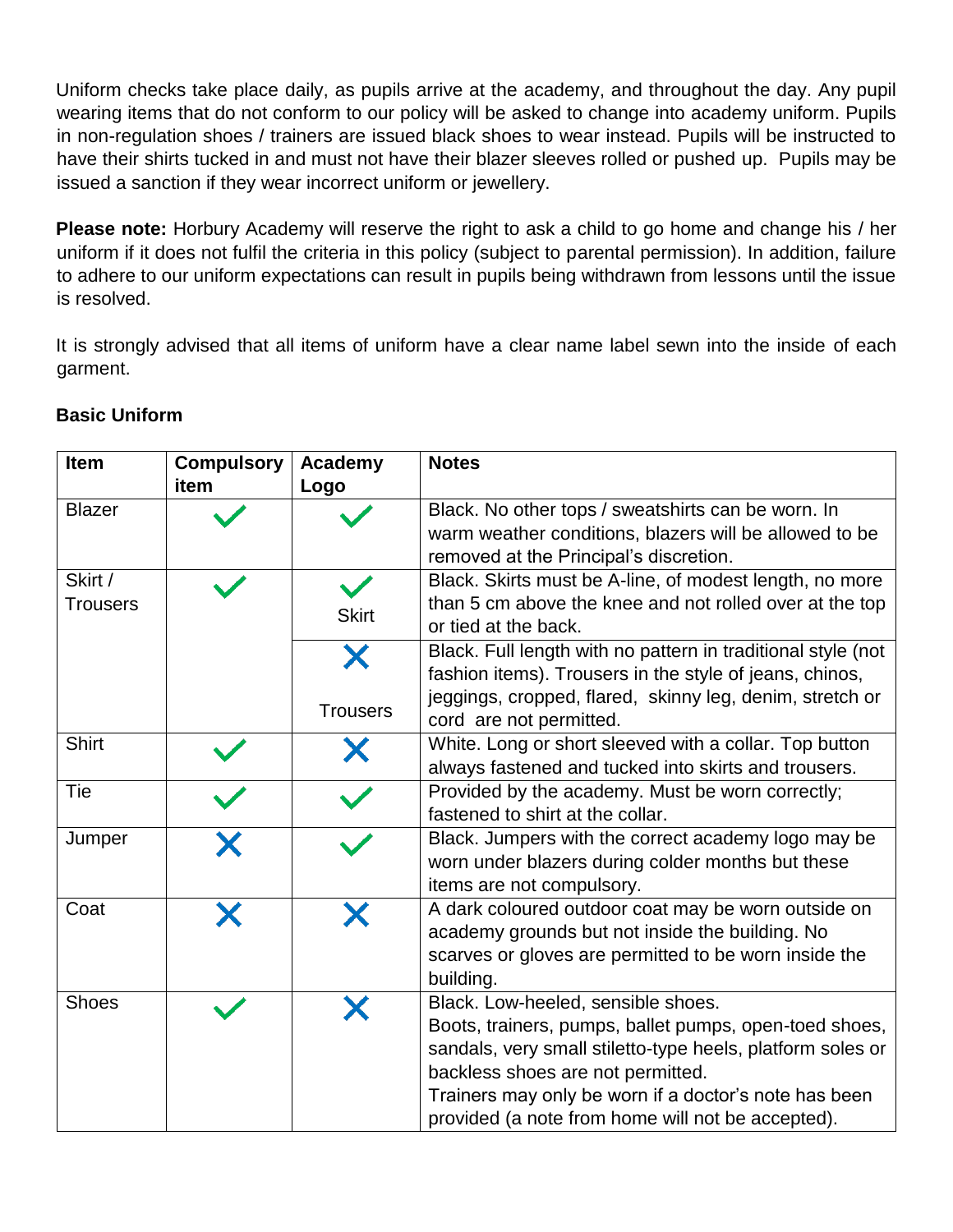## **PE Kit**

| <b>Item</b>                               | <b>Compulsory</b><br>item | Academy<br>Logo | <b>Notes</b>                                                                                                                                       |
|-------------------------------------------|---------------------------|-----------------|----------------------------------------------------------------------------------------------------------------------------------------------------|
| Polo shirt                                |                           |                 | Maroon / cyclone blue sports polo top.                                                                                                             |
| <b>Sports</b><br>shorts/skirt<br>leggings |                           |                 | Navy shorts / skirt or plain black / navy sports<br>leggings. Fashion leggings are not permitted.                                                  |
| Sports socks                              |                           |                 | Maroon and blue sports socks.                                                                                                                      |
| <b>Sports</b><br>trainers                 |                           |                 | Sports trainers with non-marking soles. No large<br>"brand" logos or bright colours.                                                               |
| Sport specific<br>footwear                |                           |                 | Sport specific footwear such as rugby boots, astro<br>shoes, running spikes may be worn but are not<br>compulsory items.                           |
| Base layer                                |                           |                 | Navy or black base layers can be worn but are not<br>compulsory.                                                                                   |
| Tracksuit<br>bottoms                      |                           |                 | Plain navy or black traditional cuffed tracksuit<br>bottoms or performance fit slim athletic training<br>pants may be worn but are not compulsory. |
| <b>Sports</b><br>hooded top               |                           |                 | Maroon / cyclone blue hooded top with logo may<br>be worn but is not compulsory.                                                                   |
| Towel                                     |                           |                 | Optional for alternative weather.                                                                                                                  |
| Shin pads /<br><b>Gum shield</b>          |                           |                 | Optional items recommended for football / rugby /<br>hockey.                                                                                       |

## **Accessories**

| <b>Item</b>              | <b>Required</b> | <b>Notes</b>                                                                                                                                                                                                            |
|--------------------------|-----------------|-------------------------------------------------------------------------------------------------------------------------------------------------------------------------------------------------------------------------|
| Socks /<br><b>Tights</b> |                 | Black socks or thick black tights.                                                                                                                                                                                      |
| Bag                      |                 | Ideally pupils should use a rucksack. Small underarm or cross<br>body bags are not permitted or suitable for the academy day.                                                                                           |
| Lanyards                 |                 | The correct year group lanyard must always be worn during the<br>academy day in and around the academy building. The pupil ID<br>card must be clearly displayed in the lanyard.                                         |
| Hat                      |                 | Baseball caps are not permitted anywhere on the academy site<br>and no other hats should be worn inside.<br>Pupils with a medical condition may wear a plain black<br>baseball cap by arrangement only.                 |
| Jewellery /<br>Watches   |                 | <b>Jewellery is not permitted.</b> The only exception is one watch<br>that is not a smart watch (which are prohibited).<br>Body, mouth and facial piercings are not permitted, nor are<br>clear piercings or retainers. |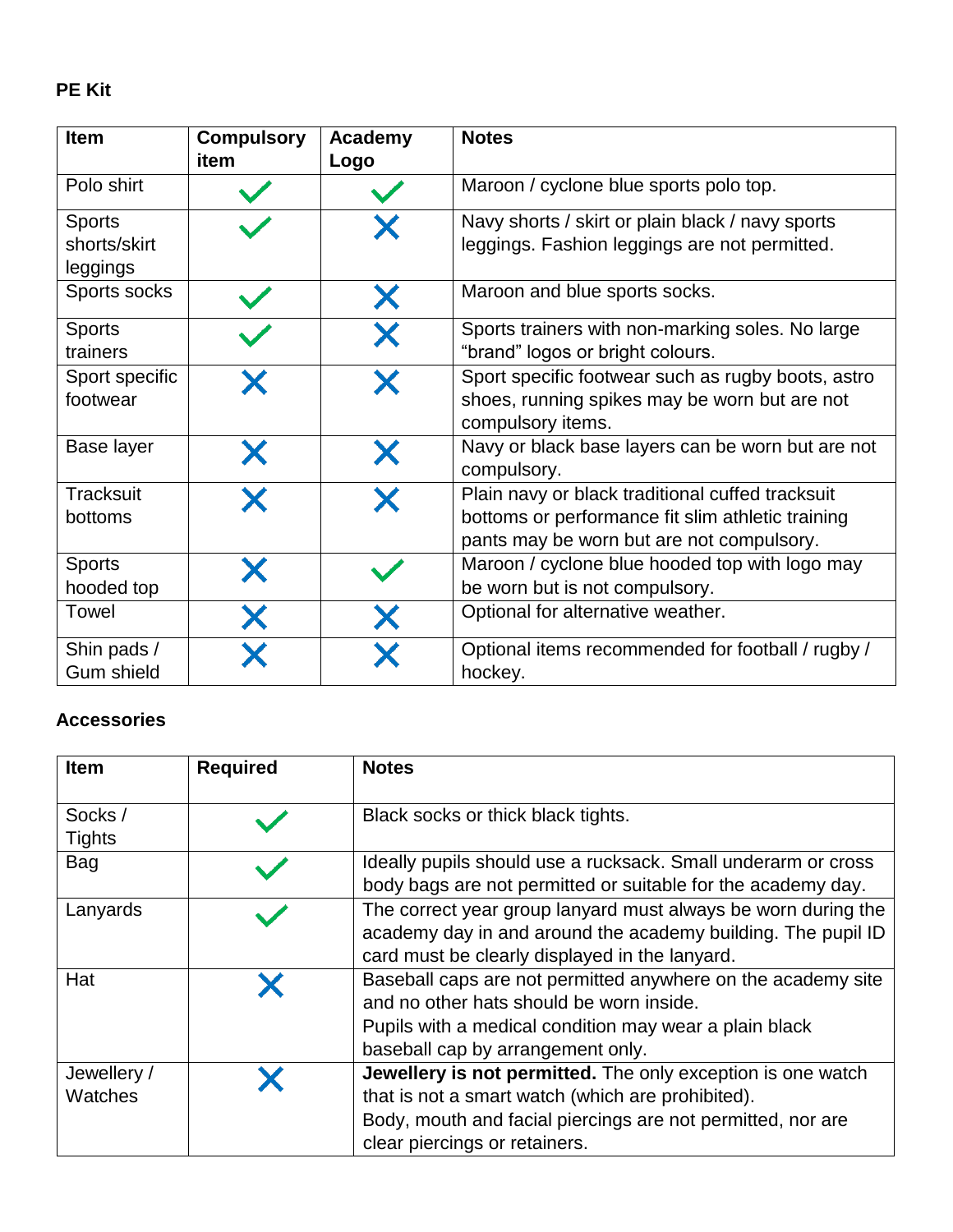|                         | For health and safety reasons pupils will not be permitted to<br>wear any other jewellery<br>items.<br>Parents are advised that any valuable items worn are at the<br>owner's risk and that the academy takes no responsibility for<br>the loss of any valuable items.                                                                                                                                                                                                                                                                                                                                                                                                                                                                                                           |
|-------------------------|----------------------------------------------------------------------------------------------------------------------------------------------------------------------------------------------------------------------------------------------------------------------------------------------------------------------------------------------------------------------------------------------------------------------------------------------------------------------------------------------------------------------------------------------------------------------------------------------------------------------------------------------------------------------------------------------------------------------------------------------------------------------------------|
|                         |                                                                                                                                                                                                                                                                                                                                                                                                                                                                                                                                                                                                                                                                                                                                                                                  |
| Mobile<br><b>Phones</b> | We have established a Horbury Academy mobile phone and<br>smart device etiquette. Unlike many other academies, we have<br>chosen not to place a complete ban on mobile phones,<br>instead, we allow pupils to have mobile phones switched off<br>and in their bags during the academy day and only to be used<br>as a tool for learning under the specific direction of a class<br>teacher. We believe this will better allow us to safeguard pupils<br>and limit their access to screen time. Mobile phones should be<br>switched off, in pupils' bags and should not to be seen or heard<br>in or around the academy.<br>Where a pupil's mobile phone is seen or heard this will be<br>confiscated until a parent can collect it.<br>Headphones are prohibited in the academy. |

# **Appearance**

| <b>Item</b> | <b>Notes</b>                                                                                                                                                                                                                                                                                                                                          |
|-------------|-------------------------------------------------------------------------------------------------------------------------------------------------------------------------------------------------------------------------------------------------------------------------------------------------------------------------------------------------------|
| Make-up     | Make-up, including false tan is not permitted. Pupils will be asked to remove make-<br>up deemed to be inappropriate or excessive. This includes nail varnish and false<br>nails. Nails must also be kept at a short length.<br>Banned make-up includes false or extended eyelashes, sculpted or highly defined<br>eyebrows, lipstick and contouring. |
| Hairstyles  | Extreme hairstyles or colouring are not permitted and will be measured by what is<br>appropriate in an academy environment. This includes shaved patterns,<br>excessively short hair, or hair dyed in un-natural colours e.g. bright red / blue /<br>green.<br>If in doubt, please ask prior to a change of hairstyle.                                |
| Denim       | Pupils are not permitted to wear denim items such as jackets, denim trousers /<br>jeans or skirts anywhere on our site.                                                                                                                                                                                                                               |